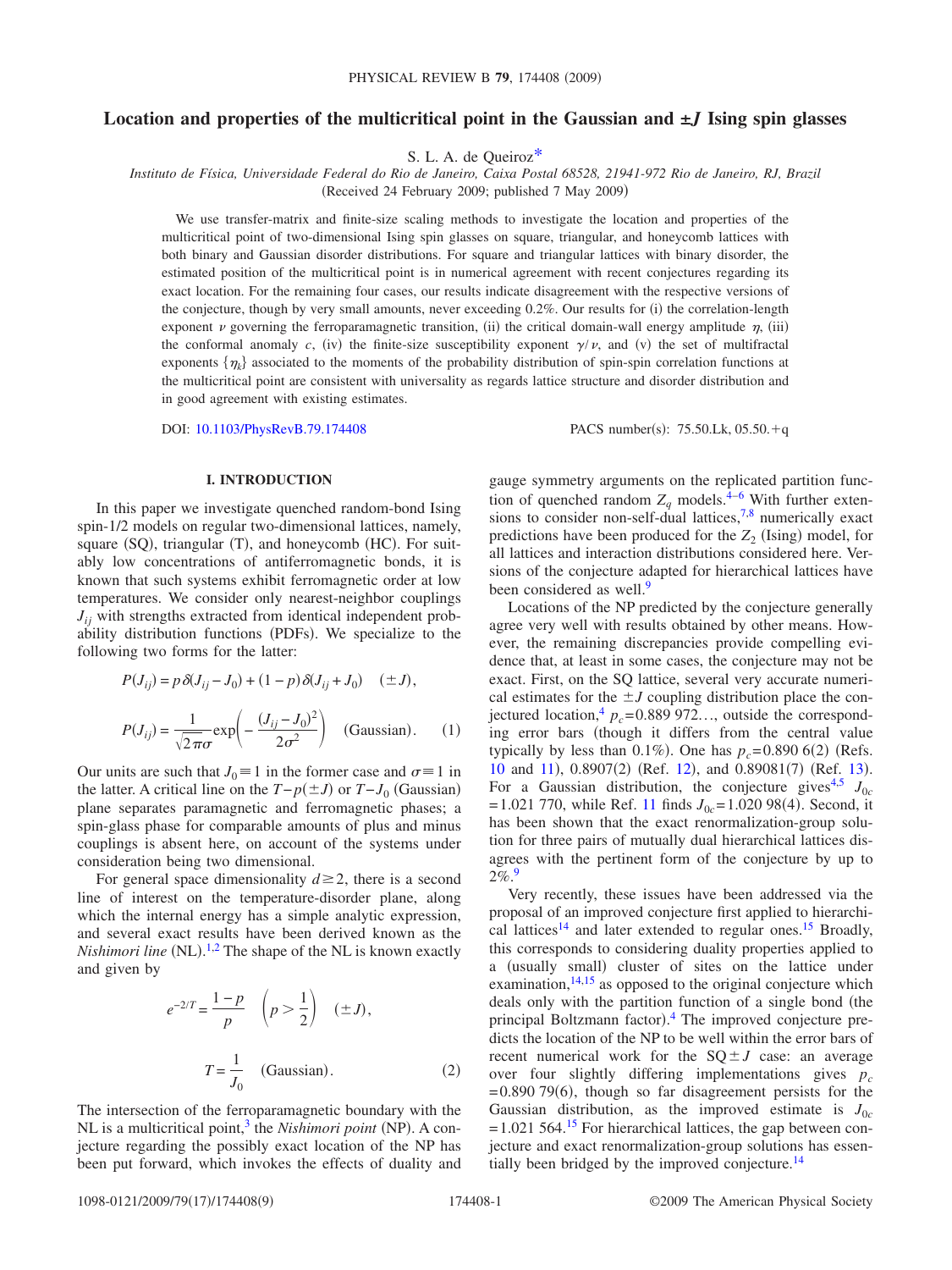Existing numerical results for T and HC lattices  $(\pm J)$  dis-tribution only)<sup>[7](#page-8-6)[,16](#page-8-16)</sup> broadly agree with an early form of the original conjecture, applicable to pairs of dual lattices[.7](#page-8-6) With the binary entropy

$$
H(p) \equiv -p \log_2 p - (1-p)\log_2(1-p),
$$
 (3)

<span id="page-1-1"></span>it is predicted that for a pair of mutually dual lattices 1 and 2,

$$
H_{12} \equiv H(p_{1c}) + H(p_{2c}) = 1.
$$
 (4)

<span id="page-1-0"></span>Reference [7](#page-8-6) finds  $p_c = 0.835(5)$  and 0.930(5), respectively, for T and HC, which implies  $0.981 \leq H_{12} \leq 1.042$ ; these es-timates were refined in Ref. [16](#page-8-16) to  $p_c = 0.8355(5)$  (T) and 0.9325(5) (HC) giving  $H_{12} = 1.002(3)$ .

Further developments $8,15$  $8,15$  enabled the production of pairs of individual predictions [always obeying Eq. ([4](#page-1-0)) with a suitably adapted form of Eq.  $(3)$  $(3)$  $(3)$  for the Gaussian case]. In the framework of the original conjecture, these are  $p_c$ <br>=0.835 806 (T) and 0.932704 (HC)  $(\pm J)_3^8$   $J_{0c}$  $= 0.835 806$  (T) and 0.932704 (HC)  $(\pm J)$ ;<sup>[8](#page-8-7)</sup>  $J_{0c}$  $= 0.798$  174 (T) and 1.2706[15](#page-8-15) (HC) (Gaussian).<sup>15</sup> For the improved conjecture  $(\pm J$  only), two slightly differing implementations give the pairs  $p_c = 0.835956$  (T) and 0.932611 (HC);  $p_c = 0.835985$  (T) and 0.932593 (HC).<sup>[15](#page-8-15)</sup>

Here, we numerically estimate the location and critical properties of the NP on the T and HC lattices. For the  $\pm J$ case, we refine the results given in Ref. [16,](#page-8-16) checking our data against the more stringent predictions of Refs. [8](#page-8-7) and [15;](#page-8-15) for the Gaussian distribution, we are not aware of any existing results apart from those given in Ref. [15](#page-8-15) for the conjectured location of the NP. For completeness and to provide consistency checks of our methods, we revisit the SQ lattice problem investigating both distributions.

We apply numerical transfer-matrix (TM) methods to the spin-1/2 random-bond Ising model on strips of SQ, T, and HC lattices of widths  $4 \le N \le 14$  sites (SQ),  $4 \le N \le 13$  sites (T), and  $4 \le N \le 14$  sites (even values only, HC). We take long strips, usually of length  $M = 2 \times 10^6$  columns (pairs of columns for HC because two iterations of the TM are needed to restore periodicity). For each of the quantities evaluated here, averages  $\langle Q \rangle$  are taken over and fluctuations  $\langle \Delta Q \rangle_{\text{rms}}$ calculated among,  $N<sub>s</sub>$  independently generated samples, each of length  $M$ . As discussed extensively elsewhere,  $17$  the sample-to-sample fluctuations  $\langle \Delta \mathcal{Q} \rangle_{\text{rms}}$  vary with *M*<sup>−1/2</sup> and are essentially  $N_s$  independent provided that  $N_s$  is not very small. The averaged values  $\langle Q \rangle$  themselves still fluctuate slightly upon varying  $N<sub>s</sub>$  but the corresponding fluctuations  $\Delta \langle Q \rangle$  die down with increasing *N<sub>s</sub>*. We found that for *M* as above, making  $N_s = 10$  already gives  $\Delta \langle Q \rangle / \langle \Delta Q \rangle_{\text{rms}} \lesssim 0.1$ ; thus this constitutes an adequate compromise between accuracy and CPU time expense. Typical upper bounds for  $\langle \Delta \mathcal{Q} \rangle_{\rm rms} / \langle \mathcal{Q} \rangle$  are 10<sup>-4</sup> for free energies and 10<sup>-3</sup> for domain-wall energies (see Sec. [II](#page-1-2) below for definitions).

We scanned suitable intervals of  $p$  or  $J_0$  along the NL, spanning conjectured, and (when available) numerically calculated positions of the NP, as shown in Table [I.](#page-1-3) For a given lattice and interaction distribution, we took samples at  $N_p$  $=N_p(N)$  equally spaced positions for each lattice width N, generally starting with  $N_p \ge 18$  for small *N*, and decreasing to  $N_p=9$  for  $N \ge 8$ , giving the totals denoted by  $\mathcal{N}_p$  $=\sum_{N} N_{p}(N)$  in Table [I.](#page-1-3)

<span id="page-1-3"></span>TABLE I. Intervals  $\Delta p$  and  $\Delta J_0$  scanned along the NL in our calculations for lattices and coupling distributions [binary  $(\pm J)$  and Gaussian *(G)*] specified in column 1.  $\mathcal{N}_p$  gives total number of pairs  $(p, N)$  or  $(J_0, N)$  at which quantities of interest were calculated (see text).

| Type              | $\Delta p$ and $\Delta J_0$ | $\mathcal{N}_p$ |  |
|-------------------|-----------------------------|-----------------|--|
| $SQ, \pm J$       | 0.8868-0.8948               | 123             |  |
| SQ, G             | 1.00125-1.03875             | 140             |  |
| $T_{\rm t} \pm J$ | $0.830 - 0.842$             | 126             |  |
| $HC, \pm J$       | 0.9266-0.9386               | 86              |  |
| T. G              | 0.7794-0.8169               | 134             |  |
| HC, G             | 1.254-1.287                 | 94              |  |

The Mersenne twister random-number generator<sup>18</sup> was used in all calculations described below. In all calculations pertaining to the  $\pm J$  disorder distribution, a canonical ensemble was used, i.e., for a given nominal concentration *p* of positive bonds, these were drawn from a reservoir initially containing  $\alpha_i pNM$  units  $(\alpha_i=2,3,3)$ , respectively, for *i*  $=$  SQ, T, HC). This way, one ensures that fluctuations in calculated quantities are considerably smaller than if a grandcanonical implementation were used. $11,19$  $11,19$ 

In Sec. [II,](#page-1-2) domain-wall energies are computed and their finite-size scaling allows us to estimate both the location of the NP along the NL and the correlation-length index,  $y_t$  $\equiv 1/\nu$  which governs the spread of ferromagnetic correlations upon crossing the ferroparamagnetic phase boundary. The conformal anomaly or central charge is evaluated in Sec. [III.](#page-4-0) In Sec. [IV,](#page-4-1) uniform susceptibilities are calculated and the associated exponent ratio  $\gamma/\nu$  is evaluated (for Gaussian coupling distributions only). In Sec. [V,](#page-5-0) we specialize to T and HC lattices, with Gaussian disorder distributions, and investigate the moments of assorted orders of the probability distributions of spin-spin correlation functions. Finally, in Sec. [VI,](#page-7-0) concluding remarks are made.

#### **II. DOMAIN-WALL SCALING**

<span id="page-1-2"></span>For a strip of width *L*, in lattice-parameter units, of a two-dimensional spin system, the domain-wall free energy  $\sigma_L$  is the free energy per unit length, in units of *T*, of a seam along the full length of the strip. For Ising spins,  $\sigma_L = f_L^A$  $-f_L^P$ , with  $f_L^P(f_L^A)$  being the corresponding free energy for a strip with periodic (antiperiodic) boundary conditions across. Within a TM description of disordered systems,  $\sigma_L = -\ln(\Lambda_0^A / \Lambda_0^P)$  where  $\ln \Lambda_0^P$  and  $\ln \Lambda_0^A$  are the largest Lyapunov exponents of the TM, respectively, with periodic and antiperiodic boundary conditions across.

The duality between correlation length  $\xi$  and interface tension  $\sigma$  is well established<sup>20</sup> for pure two-dimensional systems and carries over to disordered cases. In a finite-size scaling context,<sup>21</sup> this means that  $\sigma_L$  must scale with  $1/L$  at criticality, a fact which has been used in previous studies of disordered systems, $22$  including investigations of the  $NP<sup>10,11,16</sup>$  $NP<sup>10,11,16</sup>$  $NP<sup>10,11,16</sup>$  $NP<sup>10,11,16</sup>$  From conformal invariance<sup>23</sup> one has, at the critical point,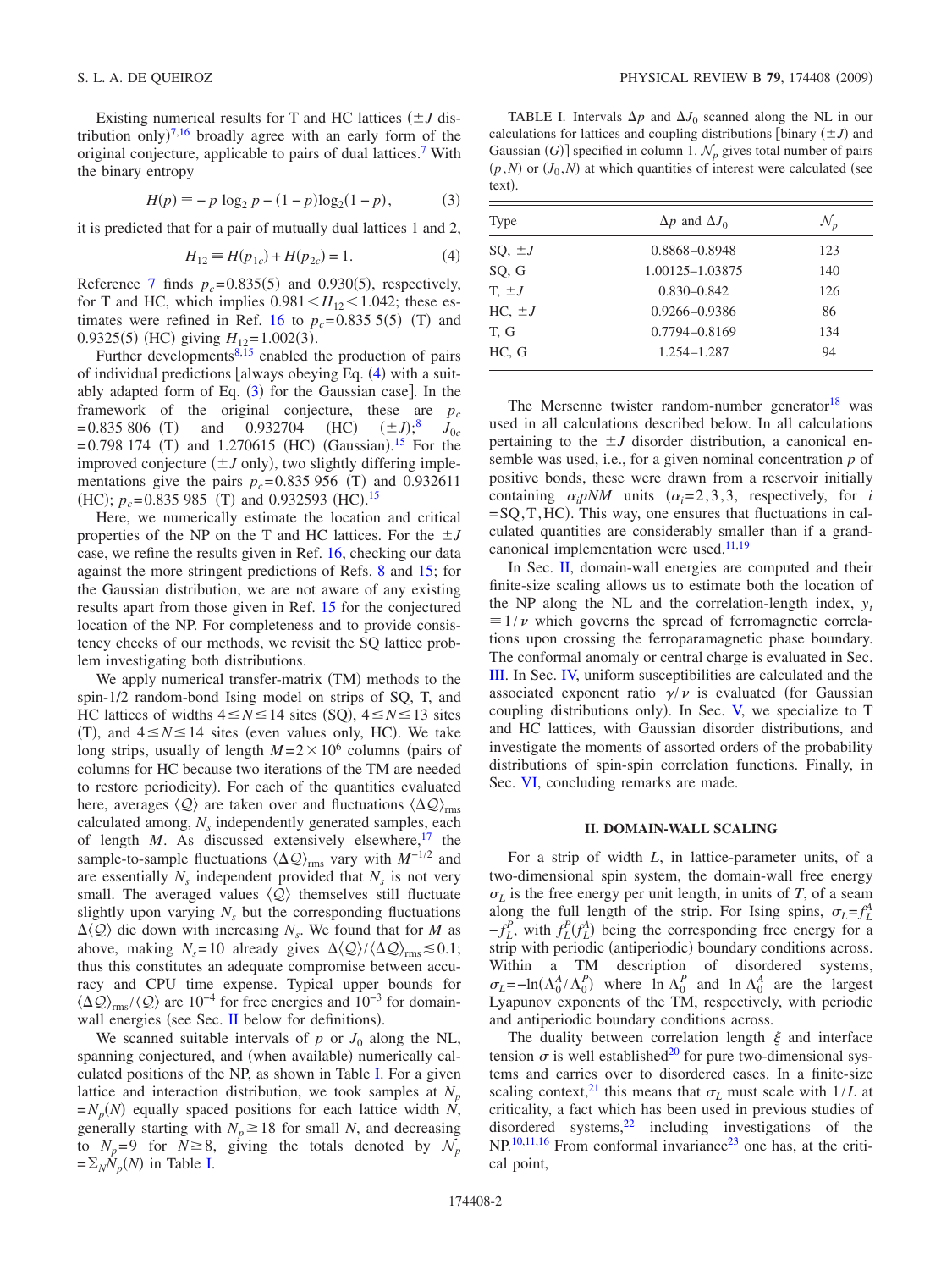<span id="page-2-0"></span>where for pure systems,  $\eta$  is the same exponent which characterizes the decay of spin-spin correlations. In the presence of disorder, however, the scaling indices of the disorder correlator (i.e., the interfacial tension) differ from those of its dual, the order correlator (namely, spin-spin correlations).<sup>[24](#page-8-24)</sup> Nevertheless, the constraints of conformal invariance still hold, thus the amplitude of the domain-wall energy remains a *bona fide* universal quantity.<sup>24</sup> For the NP, recent estimates on the SQ lattice  $(\pm J \text{ couplings})$  give  $\eta = 0.691(2)$ .<sup>[10,](#page-8-9)[12,](#page-8-11)[24](#page-8-24)</sup>

We have calculated  $\Lambda_0^P$  and  $\Lambda_0^A$  for strips of SQ, T, and HC lattices. Recalling that both  $L$  in Eq.  $(5)$  $(5)$  $(5)$  and the correlation length  $\xi$  (of which the surface tension is the dual) are actual physical distances in lattice-parameter units[,25–](#page-8-25)[28](#page-8-26) one finds (see Ref.  $16$ ) that in terms of the number of sites *N* across the strip, the appropriate expressions for the scaled domain-wall energy are of the form  $\eta_N = \eta_N(\underline{T}, z) = \zeta_i(N/\pi)[\ln \Lambda_0^P(T, z)]$  $-\ln \Lambda_0^A(T, z)$  with  $\zeta_i = 1, 2/\sqrt{3}, \sqrt{3}/2$ , respectively, for *i*  $=$  SQ, T, HC and where  $z = p(\pm J)$  or  $J_0$  (Gaussian). At  $(T_c, z_c)$ one must have  $\lim_{N\to\infty} \eta_N = \eta$ , the latter being a universal quantity.

Close to the multicritical NP, the scaling directions are, respectively, the NL itself and the temperature axis.<sup>3[,13](#page-8-12)[,29](#page-8-27)</sup> Therefore (neglecting corrections to scaling), along the NL the single relevant variable corresponds to  $z-z_c$ .

According to finite-size scaling, $21$  the curves of scaled domain-wall energy calculated for different values of *N*,*T*,*z* along the NL should then coincide when plotted against *x*  $\equiv N^{1/\nu}(z - z_c)$ .

Bearing in mind that corrections to scaling may be present, $11,13$  $11,13$  we allow for their effect from the start. Thus, we write. $13$ 

$$
\eta_N = f[N^{1/\nu}(z - z_c)] + N^{-\omega} g[N^{1/\nu}(z - z_c)],\tag{6}
$$

<span id="page-2-1"></span>where  $\omega > 0$  is the exponent associated to the leading irrelevant operator. Close enough to the NP the scaling functions in Eq. ([6](#page-2-1)) should be amenable to Taylor expansions. One has

$$
\eta_N = \eta + \sum_{j=1}^{j_m} a_j (z - z_c)^j N^{j/\nu} + N^{-\omega} \sum_{k=0}^{k_m} b_k (z - z_c)^k N^{k/\nu}.
$$
 (7)

<span id="page-2-2"></span>We adjusted our TM data to Eq.  $(7)$  $(7)$  $(7)$  by means of multiparametric nonlinear least-squares fits. The goodness of fit was measured by the (weighted)  $\chi^2$  per degree of freedom  $(\chi^2_{\text{DOF}})$ . We tested several assumptions on  $k_m$ ,  $j_m$ , and  $\omega$  via their effect on (i) the resulting  $\chi^{2}_{\text{DOF}}$ , (ii) the stability of the final estimates for  $z_c$ ,  $\eta$ , and  $1/\nu$ , and (iii) the broad compatibility of estimates for  $\eta$  and  $1/\nu$  with existing results for assorted two-dimensional lattices and coupling distributions under the reasonable assumption of universality, which is however provisional and must be weighted against the bulk of available evidence).

We found that (1) a parabolic form,  $j_m = 2$ , is adequate for the description of the broad features of data, similarly to conclusions from the Monte Carlo study of Ref.  $13$ ;  $(2)$  neglecting corrections to scaling (all  $b_k = 0$ ) generally gave a  $\chi^2_{\text{DOF}}$  at least 1 order of magnitude larger than if such corrections are incorporated; (3) fixing  $k_m = 0$  and allowing  $\omega$  to

vary gave a final estimate  $\omega \sim 0.1 - 0.2$ , which is too low to qualify as a bona fide correction-to-scaling exponent; the same happens if one allows  $k_m \ge 1$  with a variable  $\omega$ ; (4) for fixed  $\omega$ , using  $k_m = 1$  reduces the  $\chi^2_{\text{DOF}}$  by a factor of 2–3 compared with making  $k_m = 0$ , while no noticeable improvement is forthcoming from allowing  $k_m$  > 1, again in line with Ref. [13;](#page-8-12) (5) for fixed  $\omega$  between 1 and 2, results for  $\eta$  and  $1/\nu$  are in fair accord with point (iii) above; also, for this range of  $\omega$ ,  $\chi^2_{\text{DOF}}$  is minimized, at  $\approx 0.1-0.2$ , compared to any alternative combination of fixed and variable parameters described in this paragraph. The coexistence of these facts indicates that within the assumed scenario of describing corrections to scaling via a single (effective) exponent, the range of  $\omega$  just quoted is the one that optimizes a universalityconsistent picture.

Thus, we kept  $j_m = 2$  and  $k_m = 1$  allowing  $1 \le \omega \le 2$  in what follows. Results for  $\omega = 1.5$  are shown in Table [II.](#page-3-0)

Since the error bars quoted in the table only reflect uncertainties intrinsic to the fitting procedure, we now illustrate (see Table [III](#page-3-1) below) the quantitative effects of relaxing some of the assumptions specified above. This is especially important as regards  $z_c$ , whose calculated fractional uncertainty is 1 to 2 orders of magnitude smaller than those for  $1/\nu$  and  $\eta$ . Additional checks on the robustness of such narrow error bars are therefore in order.

For instance, considering the T,  $\pm J$  case, fixing  $\omega = 1,2$ gives, respectively,  $p_c = 0.836\ 11(8)$  and  $0.83565(6)$  with  $\chi_{\text{DOF}}^2$  varying by less than 10% against its value for  $\omega = 1.5$ . Overall, it seems that a realistic error bar should at least include the fitted values of  $z_c$  obtained for  $\omega = 1$  and 2. Table **[III](#page-3-1)** shows such estimates, denoted by  $z_c^{\text{ave}}$ , where the associated uncertainties reflect the spread between these extreme values (their own intrinsic uncertainties generally being somewhat smaller, see above and Table [II](#page-3-0)). A remarkable exception is the SQ, G case, for which the estimate of  $J_{0c}$  is virtually unchanged as  $\omega$  varies in the range described. This instance is also an exception in that the amplitude of the correction term  $b_0$  (column 3 of the table) is much smaller than for all other cases; consequently, neither  $J_{0c}$  nor the  $\chi^2$ (respectively, columns 4 and 5) change appreciably when corrections to scaling are ignored. The latter is not true for any of the other cases studied.

Our assessment of the estimates quoted in Table [III](#page-3-1) for the location of the NP is as follows. For SQ,  $\pm J$  our results are in agreement with the improved conjecture<sup>15</sup> and with numerical data from Refs.  $10-13$ . For T,  $\pm J$  our range of estimates is roughly consistent with the conjecture both in its original<sup>8</sup> and improved<sup>15</sup> versions. It is also at the upper limit of the early estimate  $p_c = 0.835 \, 5(5).^{16}$  $p_c = 0.835 \, 5(5).^{16}$  $p_c = 0.835 \, 5(5).^{16}$ 

For all remaining cases, our numerical data indicate that the conjecture fails to hold, albeit by rather small amounts, 0.2% at most. For the  $\pm J$  distribution, our results for both SQ and HC indicate that the conjectured position of the NP lies in the paramagnetic phase for SQ, this is true only for the original conjecture). On the other hand, for the Gaussian distribution and all three lattices, according to our estimates the conjecture places the NP slightly inside the ordered phase.

For HC,  $\pm J$  the result in Table [III](#page-3-1) is again at the upper end of the range given in Ref.  $16$ ,  $p_c = 0.9325(5)$ . Note also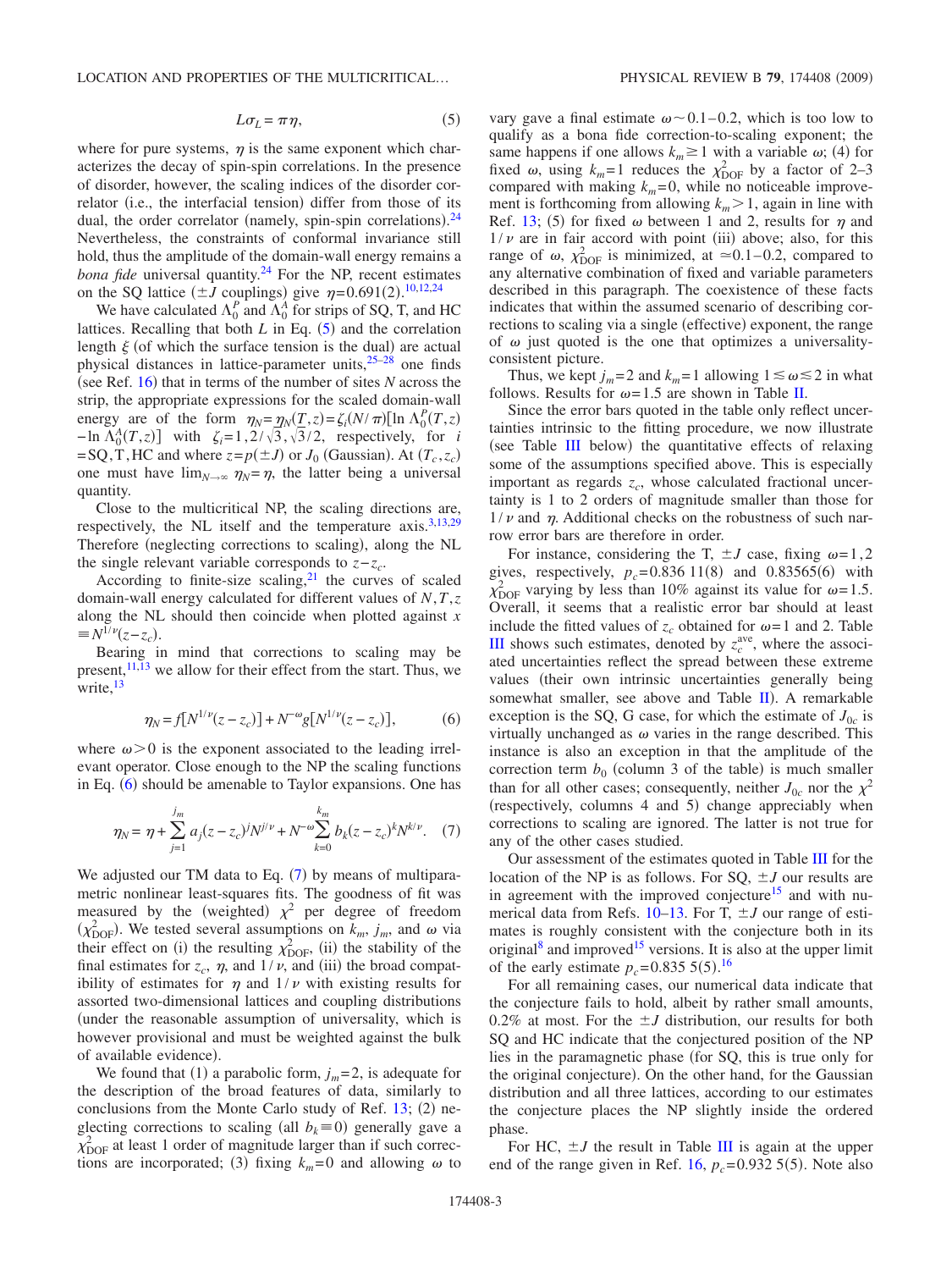<span id="page-3-0"></span>TABLE II. TM estimates of critical quantities  $z_c$  ( $z=p, J_0$ ),  $1/\nu$ , and  $\eta$  for lattices and coupling distributions [binary  $(\pm J)$  and Gaussian *G*)] specified in column 1. Column 2 gives conjectured values of  $z_c$ . Quotations from Refs. [4,](#page-8-4) [5,](#page-8-13) [8](#page-8-7) and (for T and HC lattices with *G* distribution) Ref. [15](#page-8-15) refer to original conjecture, while all others refer to improved conjecture. All fits used  $\omega = 1.5$  (fixed) [see Eq. ([7](#page-2-2)) and text].

| Type        | Conj.                                       | $p_c$ and $J_{0c}$ | $1/\nu$ | $\eta$   | $\chi^2_{\rm{DOF}}$ |
|-------------|---------------------------------------------|--------------------|---------|----------|---------------------|
| SQ, $\pm J$ | $0.889972$ <sup>a,b</sup>                   | 0.89061(6)         | 0.64(2) | 0.689(2) | 15/116              |
|             | $0.89079(6)^c$                              |                    |         |          |                     |
| SQ, G       | $1.021770^{a,b}$<br>$1.021564$ <sup>d</sup> | 1.0193(3)          | 0.65(3) | 0.680(2) | 28/133              |
| $T, \pm J$  | $0.835806^e$<br>$0.83597(2)^f$              | 0.83583(6)         | 0.65(2) | 0.691(2) | 18/119              |
| $HC, \pm J$ | $0.932704^e$<br>0.93260(1) <sup>f</sup>     | 0.93297(5)         | 0.65(1) | 0.702(2) | 15.5/79             |
| T, G        | $0.798174$ <sup>d</sup>                     | 0.7971(2)          | 0.66(2) | 0.689(2) | 17/127              |
| HC, G       | 1.270615 <sup>d</sup>                       | 1.2689(3)          | 0.64(3) | 0.690(2) | 11/87               |

a Reference [4.](#page-8-4)

<sup>b</sup>Reference [5.](#page-8-13)

c Average over four values from improved conjecture, Ref. [15.](#page-8-15)

d Reference [15.](#page-8-15)

e Reference [8.](#page-8-7)

f Average over two values from improved conjecture, Ref. [15.](#page-8-15)

that our estimate for SQ, *G* lies farther from the conjecture than the numerical value given in Ref. [11,](#page-8-10) namely,  $J_{0c}$  $= 1.020$  98(4) (thus, this latter also places the conjectured location of the NP inside the ordered phase). The above estimates of  $p_c$  and  $J_{0c}$  for T and HC lattices, when plugged into Eq.  $(4)$  $(4)$  $(4)$ , using Eq.  $(3)$  $(3)$  $(3)$  and its counterpart for Gaussian distributions,<sup>15</sup> result in

$$
H(p_{1c}) + H(p_{2c}) = 0.9986(12) \quad (\pm J),
$$

<span id="page-3-2"></span>
$$
H(J_{0c1}) + H(J_{0c2}) = 1.0014(10) \quad \text{(Gaussian)}, \tag{8}
$$

both narrowly missing the conjecture of Eq. ([4](#page-1-0)).

As regards the correlation-length exponent and the critical amplitude  $\eta$ , we found that for each lattice and coupling distribution, the error bars quoted in Table  $\mathbf{II}$  $\mathbf{II}$  $\mathbf{II}$  are wide

enough to accommodate the variations in central estimates both when one sweeps  $\omega$  between 1 and 2 as above and when  $z_c$  is varied between the limits established in Table [III.](#page-3-1) No evidence emerges from the data which justifies challenging our earlier assumption of universality. From unweighted av-erages over the respective columns of Table [II,](#page-3-0) we quote  $\nu$  $= 1.53(4)$  and  $\eta = 0.690(6)$ . These are to be compared to the recent results  $\nu = 1.50(3)$  (SQ, Ref. [12](#page-8-11)), 1.48(3) (SQ, Ref. [11](#page-8-10)), 1.49(2) (T and HC, Ref. [16](#page-8-16)), and 1.527(35) (SQ, Ref. [13](#page-8-12)), all for  $\pm J$  distributions; see also  $\nu = 1.50(3)$  (SQ, Ref. [11](#page-8-10)), Gaussian. For the critical amplitude, we recall (all for  $\pm J$ :  $\eta$ =0.691(2) (Refs. [10,](#page-8-9) [12,](#page-8-11) and [24](#page-8-24)) (SQ); 0.674(11) (T) and 0.678(15) (HC) both from Ref. [16.](#page-8-16)

The overall quality of our scaling plots is illustrated in Figs. [1](#page-4-2) and [2.](#page-4-3) We chose to display data for T and HC, Gaussian distributions, because for these there are fewer data available in the literature. As the last column of Table [II](#page-3-0) shows the  $\chi^2_{\text{DOF}}$  remains very much in the same neighborhood for all cases studied.

<span id="page-3-1"></span>TABLE III. For lattices and coupling distributions [binary  $(\pm J)$  and Gaussian *(G)*] specified in column 1, column 2 gives critical quantities  $z_c^{\text{ave}}$  ( $z=p, J_0$ ), averaged over values from fits for  $\omega=1$  and 2 (see text). Coefficients  $b_0$  and  $b_1$  [see Eq. ([7](#page-2-2))] fitted for  $\omega = 1.5$ ; the index (0) for the last two columns denotes quantities obtained from fits where corrections to scaling were neglected.

| Type              | $z_c^{\text{ave}}$ | $b_0$       | b <sub>1</sub> | $z_c^{(0)}$ | $\chi^{2(0)}_{\rm{DOF}}$ |
|-------------------|--------------------|-------------|----------------|-------------|--------------------------|
| SQ, $\pm J$       | 0.89065(20)        | $-0.126(3)$ | $-3.7(4)$      | 0.8898(1)   | 416/118                  |
| SQ, G             | 1.0193(4)          | 0.009(3)    | $-0.35(18)$    | 1.0195(1)   | 30/135                   |
| $T_{\rm t} \pm J$ | 0.83588(23)        | $-0.145(3)$ | $-1.4(4)$      | 0.8348(1)   | 520/121                  |
| $HC, \pm J$       | 0.93300(15)        | $-0.142(3)$ | $-2.5(4)$      | 0.9322(1)   | 499/81                   |
| T. G              | 0.7972(6)          | $-0.106(3)$ | $-0.31(18)$    | 0.7948(3)   | 163/129                  |
| HC, G             | 1.2691(10)         | $-0.152(4)$ | $-0.64(15)$    | 1.2635(9)   | 325/89                   |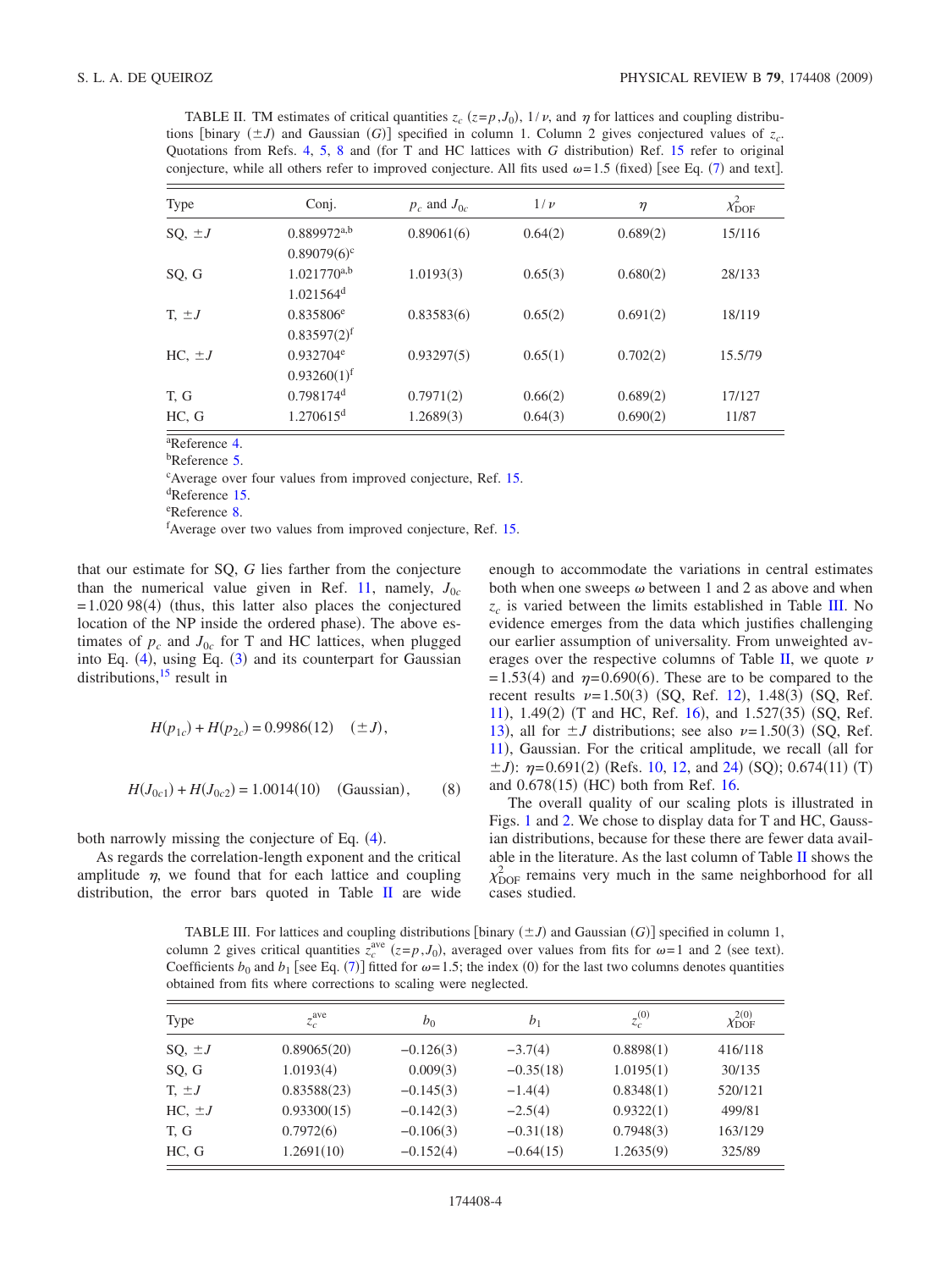<span id="page-4-2"></span>

FIG. 1. (Color online) Triangular lattice, Gaussian coupling distribution: scaling plot of domain-wall free energies, subtracting corrections to scaling:  $\eta_N^{\text{corr}} = \eta_N - N^{-\omega} g[N^{1/\nu}(J_0 - J_{0c})]$  [see Eq. ([6](#page-2-1))], against the scaling variable  $N^{1/\nu}(J_0-J_{0c})$ . Error bars are smaller than symbol sizes. The full line is a quadratic fit to corrected data.

### **III. CENTRAL CHARGE**

<span id="page-4-0"></span>We used the free-energy data generated in Sec. [II](#page-1-2) also to estimate the conformal anomaly or central charge *c* at the NP. This is evaluated via the finite-size scaling of the free energy on a strip with periodic boundary conditions across,  $30$ 

$$
f(T_c, N) = f(T_c, \infty) + \frac{\pi c}{6N^2} + \frac{d}{N^4} + \mathcal{O}\left(\frac{1}{N^6}\right),\tag{9}
$$

<span id="page-4-4"></span>where  $f(T_c, \infty) = \lim_{L \to \infty} f(T_c, L)$  is a regular term which corresponds to the bulk system free energy. For disordered sys-tems, Eq. ([9](#page-4-4)) is expected to hold when the configurationally averaged free energy is considered with *c* taking the meaning of an *effective* conformal anomaly.<sup>11[,31](#page-8-29)[,32](#page-8-30)</sup>

By writing only even powers of  $N^{-1}$  in Eq. ([9](#page-4-4)), it is assumed that only analytic corrections come up.<sup>33</sup> While this is true, e.g., for pure Ising systems, a counterexample is the

<span id="page-4-3"></span>

FIG. 2. (Color online) Honeycomb lattice, Gaussian coupling distribution: scaling plot of domain-wall free energies, subtracting corrections to scaling:  $\eta_N^{\text{corr}} = \eta_N - N^{-\omega} g[N^{1/\nu}(J_0 - J_{0c})]$  [see Eq. ([6](#page-2-1))], against the scaling variable  $N^{1/\nu}(J_0-J_{0c})$ . Error bars are smaller than symbol sizes. The full line is a quadratic fit to corrected data.

<span id="page-4-5"></span>TABLE IV. Conformal anomaly *c* and nonuniversal higher-order coefficient  $d$  from fits of critical free-energy data to Eq.  $(9)$  $(9)$  $(9)$ . Last column gives fitted values of *c* under the assumption that  $d \equiv 0$  in Eq.  $(9)$  $(9)$  $(9)$ .

| Type                | $\mathcal{C}$ | d          | $c \lceil d = 0 \rceil$ |
|---------------------|---------------|------------|-------------------------|
| $SQ, \pm J$         | 0.463(3)      | 0.13(1)    | 0.478(2)                |
| SQ, G               | 0.461(4)      | 0.14(3)    | 0.476(2)                |
| $T_{\rm t}$ $\pm J$ | 0.459(3)      | 0.01(1)    | 0.461(1)                |
| $HC, \pm J$         | 0.457(5)      | 0.02(2)    | 0.462(2)                |
| T, G                | 0.454(4)      | 0.06(3)    | 0.461(1)                |
| HC, G               | 0.468(15)     | $-0.05(6)$ | 0.459(5)                |

three-state Potts ferromagnet for which free-energy corrections in  $N^{-2\omega_0}$ ,  $N^{-3\omega_0}$ , and  $\omega_0 = 4/5$  are present.<sup>28,[34](#page-8-32)</sup> Although not much is known about the operator structure at the NP, existing central charge estimates in this case have been derived via Eq.  $(9)$  $(9)$  $(9)$  so far with fairly consistent results, namely,  $c = 0.464(4)$  (Refs. [10](#page-8-9) and [11](#page-8-10)) and  $0.46(1).^{35}$  $0.46(1).^{35}$  $0.46(1).^{35}$  We shall return to this point at the end of this section.

We have evaluated free energies at the predicted locations of the NP given in Table [III](#page-3-1) both at the central estimates and at either end of the respective error bars. We found that such values can be calculated with sufficient accuracy via interpolation of those already computed at the sets of equally spaced points used originally in Sec. [II.](#page-1-2) Results for the central charge are displayed in Table [IV,](#page-4-5) where error bars for all quantities mostly reflect uncertainties intrinsic to the fitting procedure itself as our estimates are rather stable along the predicted intervals of location of the NP. Indeed, it is  $e$ xpected<sup>11</sup> that at criticality the calculated conformal anomaly passes through a maximum as a function of position along the NL.

In line with earlier findings,  $35$  one sees that for SQ and both coupling distributions ignoring the fourth-order term in Eq.  $(9)$  $(9)$  $(9)$  shifts the final estimate of *c* by some 4 and 5 error bars away from the expected universal value  $\sim 0.46$ . On the other hand, for T and HC the fitted *d* is much closer to zero than for SQ; furthermore, for these latter lattices, results obtained fixing *d*= 0 appear generally more consistent with universality and with less spread than those found with *d* kept as a free parameter. Overall, we interpret the above results as indicating that (i) there is no evidence for universality breakdown as regards the conformal anomaly; taking this as true, (ii) there appears to be no unusual (nonanalytic) free-energy scaling correction  $N^{-\omega_0}$  with  $2 < \omega_0 < 4$ ; and (iii) it is possible that the fourth-order term is  $d \equiv 0$  for T and HC similarly to the case of pure Ising systems. $28$ 

# **IV. UNIFORM SUSCEPTIBILITIES**

<span id="page-4-1"></span>We calculated uniform zero-field susceptibilities along the NL for SQ, T, and HC lattices and only for Gaussian distributions as done in previous investigations for  $\pm J$ .<sup>[16,](#page-8-16)[36](#page-8-34)</sup> For the finite differences used in numerical differentiation, we used a field step  $\delta h$ = 10<sup>-4</sup> in units of *T*. We swept the same respective intervals of  $J_0$  quoted in Table [I.](#page-1-3)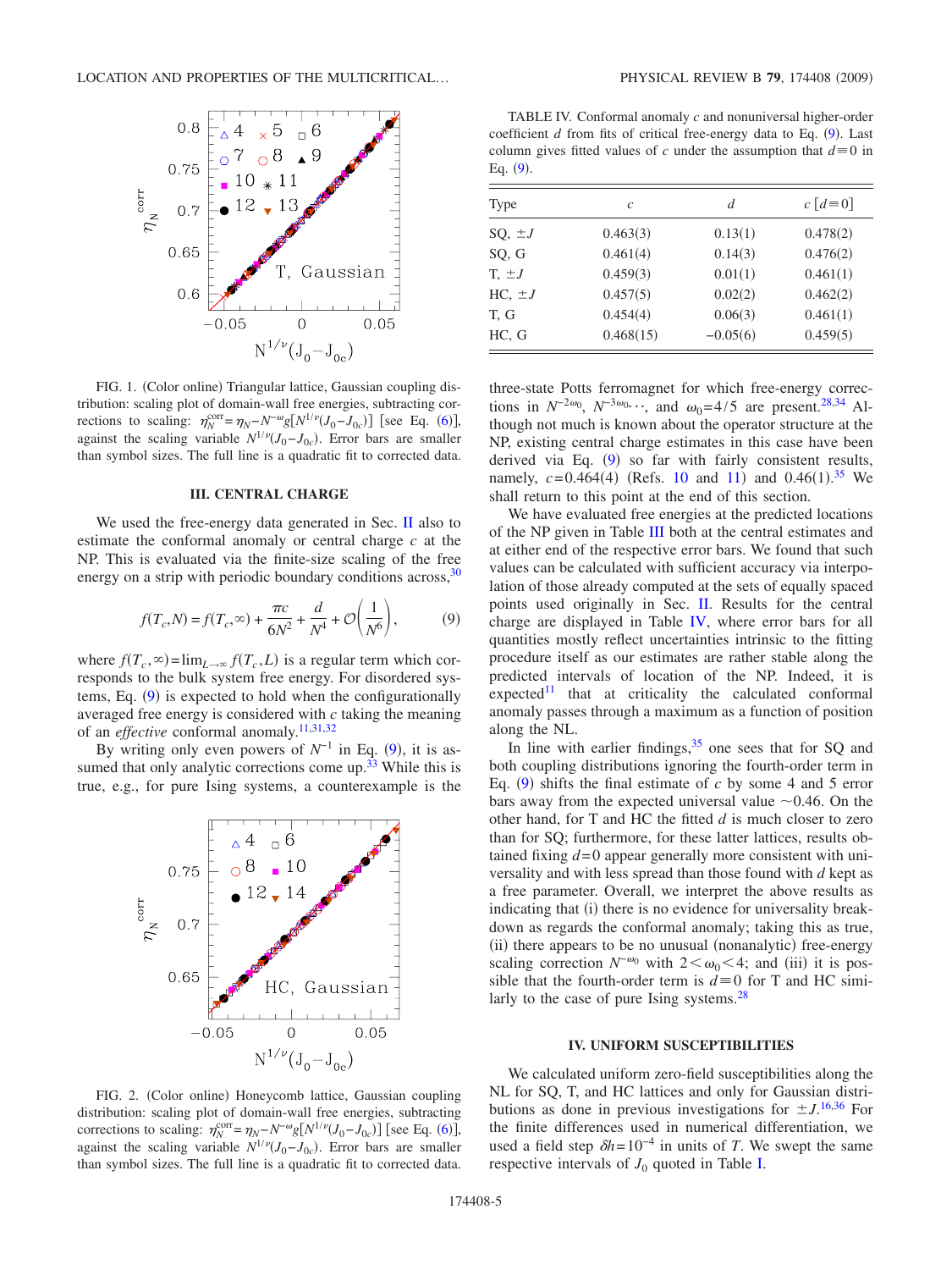<span id="page-5-1"></span>TABLE V. For the zero-field susceptibility and lattices as specified in column 1 (all with Gaussian coupling distributions), columns 2–4 give the leading correction-to-scaling exponent as fitted and the corresponding  $\gamma/\nu$  and  $\chi^2_{\text{DOF}}$ ; columns 5 and 6 give the two latter quantities, now taken by keeping  $\omega$  fixed during the fitting procedure and averaging over resulting values for  $\omega = 1$  and  $2$  (see text).

| Type  | $\omega^{\text{fit}}$ | $\nu/\nu$ | $\chi^2_{\rm{DOF}}$ | $(\gamma/\nu)^{\rm ave}$ | $\chi_{\rm{DOF}}^{\rm{2ave}}$ |
|-------|-----------------------|-----------|---------------------|--------------------------|-------------------------------|
| SQ, G | 1.3(3)                | 1.79(2)   | 0.127               | 1.793(6)                 | 0.129                         |
| T. G  | 0.7(3)                | 1.81(1)   | 0.118               | 1.814(6)                 | 0.128                         |
| HC, G | 0.4(6)                | 1.79(4)   | 0.17                | 1.804(7)                 | 0.18                          |

Finite-size scaling arguments<sup>21</sup> suggest a form

$$
\chi_N = N^{\gamma/\nu} f[N^{1/\nu} (J_0 - J_{0c})],\tag{10}
$$

where  $\chi_N$  is the finite-size susceptibility and  $\gamma$  is the susceptibility exponent. In order to reduce the number of fitting parameters, we kept  $1/\nu$  and  $J_{0c}$  fixed at their central esti-mates obtained in Sec. [II](#page-1-2) and allowed  $\gamma / \nu$  to vary. Again, we took corrections to scaling into account. Following Ref. [13,](#page-8-12) we write

$$
\ln \chi = \frac{\gamma}{\nu} \ln N + \sum_{j=1}^{j_m} a_j (J_0 - J_{0c})^j N^{j/\nu} + N^{-\omega} \sum_{k=0}^{k_m} b_k (J_0 - J_{0c})^k N^{k/\nu}.
$$
\n(11)

Similarly to Sec. [II](#page-1-2) above, we found that choosing  $j_m = 2$  and  $k<sub>m</sub>=1$  enables one to obtain good fits to numerical data with  $\chi_{\text{DOF}}^2 \approx 01. -0.2$ . The consequences of keeping  $\omega$  as a free parameter or, on the other hand, fixing its value during the fitting procedure can be seen in Table [V.](#page-5-1) While the fitted value of  $\omega$  for SQ looks acceptable, the same cannot be said of that for HC as the associated error bar allows even slightly negative values (the result for T being half way between the other two). Also, by keeping  $\omega$  as a free parameter, one gets an error bar for  $\gamma / \nu$  that is at least twice that obtained if  $\omega$  is kept fixed between 1 and 2 without any noticeable improvement in the  $\chi^2_{\text{DOF}}$ . On the other hand, using fixed  $\omega$  above this latter range results in a slow but steady loss of quality, for example, for the T lattice,  $\omega = 4$  gives  $\chi^2_{\text{DOF}} \approx 0.2$ . Thus, although the idea of allowing  $\omega$  to vary freely seems, in principle, the correct thing to do, the results in this particular case do not appear to be obviously more reliable than those averaged for fixed  $\omega$  between 1 and 2. We then decided to use these latter as our main reference. Taking an unweighted average over the three estimates for  $(\gamma/\nu)^{ave}$  gives the final value  $\gamma / \nu = 1.804(16)$ . This is to be compared to the following (all for  $\pm J$  distributions): 1.80(2) (Ref. [36](#page-8-34)) [SQ]; 1.795(20) [T] and 1.80(4) [HC] both from Ref. [16;](#page-8-16) and 1.80– 1.82 (Ref. [11](#page-8-10)) [SQ].

#### **V. CORRELATION FUNCTIONS**

<span id="page-5-0"></span>Our study of correlation functions is based on previous work for SQ,<sup>37</sup> T, and HC lattices<sup>16</sup> ( $\pm J$  only). In this section, we specialize to the Gaussian distribution for T and HC lattices only. On the NL, the moments of the PDF for the correlation function between Ising spins  $\sigma_i$  and  $\sigma_j$  are equal two by two,  $1,2,38,39$  $1,2,38,39$  $1,2,38,39$  $1,2,38,39$ 

$$
[\langle \sigma_i \sigma_j \rangle^{2\ell-1}] = [\langle \sigma_i \sigma_j \rangle^{2\ell}], \tag{12}
$$

<span id="page-5-3"></span>where angled brackets indicate thermal average, square brackets stand for configurational averages over disorder, and  $\ell=1,2,...$ .

At the NP, conformal invariance $40$  is expected to hold, provided suitable averages over disorder are considered.<sup>10,[12](#page-8-11)[,16,](#page-8-16)[24,](#page-8-24)[37,](#page-8-35)[41](#page-8-39)[–43](#page-8-40)</sup> On a strip of width *L* of a square lattice, with periodic boundary conditions across, the disorder-averaged *k*th moment of the correlation-function PDF between spins located, respectively, at the origin and at  $(x, y)$  behaves at criticality as

<span id="page-5-2"></span>
$$
[\langle \sigma_i \sigma_j \rangle^k] \sim z^{-\eta_k}, \quad z \equiv [\sinh^2(\pi x/L) + \sin^2(\pi y/L)]^{1/2}.
$$
\n(13)

For the T and HC lattices, the same is true, provided that the actual, i.e., geometric site coordinates along the strip are used in Eq.  $(13)$  $(13)$  $(13)$ . Details are given in Ref. [16.](#page-8-16) Note that Eq. ([12](#page-5-3)) implies  $\eta_{2\ell-1} = \eta_{2\ell}$ .

As in earlier work,  $16,37$  $16,37$  we concentrate on short-distance correlations, i.e., where the argument *z* is strongly influenced by *y*. Such a setup is especially convenient in order to probe the angular dependence predicted in Eq.  $(13)$  $(13)$  $(13)$ , which constitutes a rather stringent test of conformal-invariance properties.

Following Refs. [10,](#page-8-9) [16,](#page-8-16) and [37,](#page-8-35) we extract the decay-ofcorrelations exponents  $\eta_k$  via least-squares fits of our data to the form  $m_k \sim z^{-\eta_k}$ . We also consider the exponent  $\eta_0$  which characterizes the zeroth-order moment of the correlationfunction distribution,  $35$  i.e., it gives the typical, or most probable, value of this quantity (see, e.g., Ref.  $43$  and references therein). One has, in the bulk,

$$
G_0(R) \equiv \exp[\ln \langle \sigma_0 \sigma_R \rangle]_{\text{ave}} \sim R^{-\eta_0}.
$$
 (14)

Calculations on strips of the  $\pm J$  SQ lattice, at the early conjectured location of the NP,<sup>4</sup> gave the estimate  $\eta_0$  $= 0.194(1).^{35}$  $= 0.194(1).^{35}$  $= 0.194(1).^{35}$ 

As seen in earlier work,<sup>37</sup> for strip widths  $N=10$  or thereabouts, finite-width effects are already mostly subsumed in the explicit  $L$  (i.e.,  $N$ ) dependence of Eq.  $(13)$  $(13)$  $(13)$ . However, some detectable (albeit tiny) variations in the calculated values of averaged moments of the correlation-function PDF may still persist upon varying *N*. These are of course minimized at the critical point where the bulk correlation length diverges. We have calculated correlation functions for *N*  $\leq$  12 for values of  $J_0$  within the error bars given for the location of the NP in Table [III.](#page-3-1) We have seen that along these intervals of  $J_0$ , the trend followed by such averaged moments against *N* variation is as follows: for T, it cannot be distinguished from stability within error bars, while for HC it is slightly downward (on the order of 1 error bar from  $N=10$  to  $N=12$ ). For fixed *N* and  $J_0$ , 1 error bar associated to intrinsic fluctuations is  $\leq 1\%$ .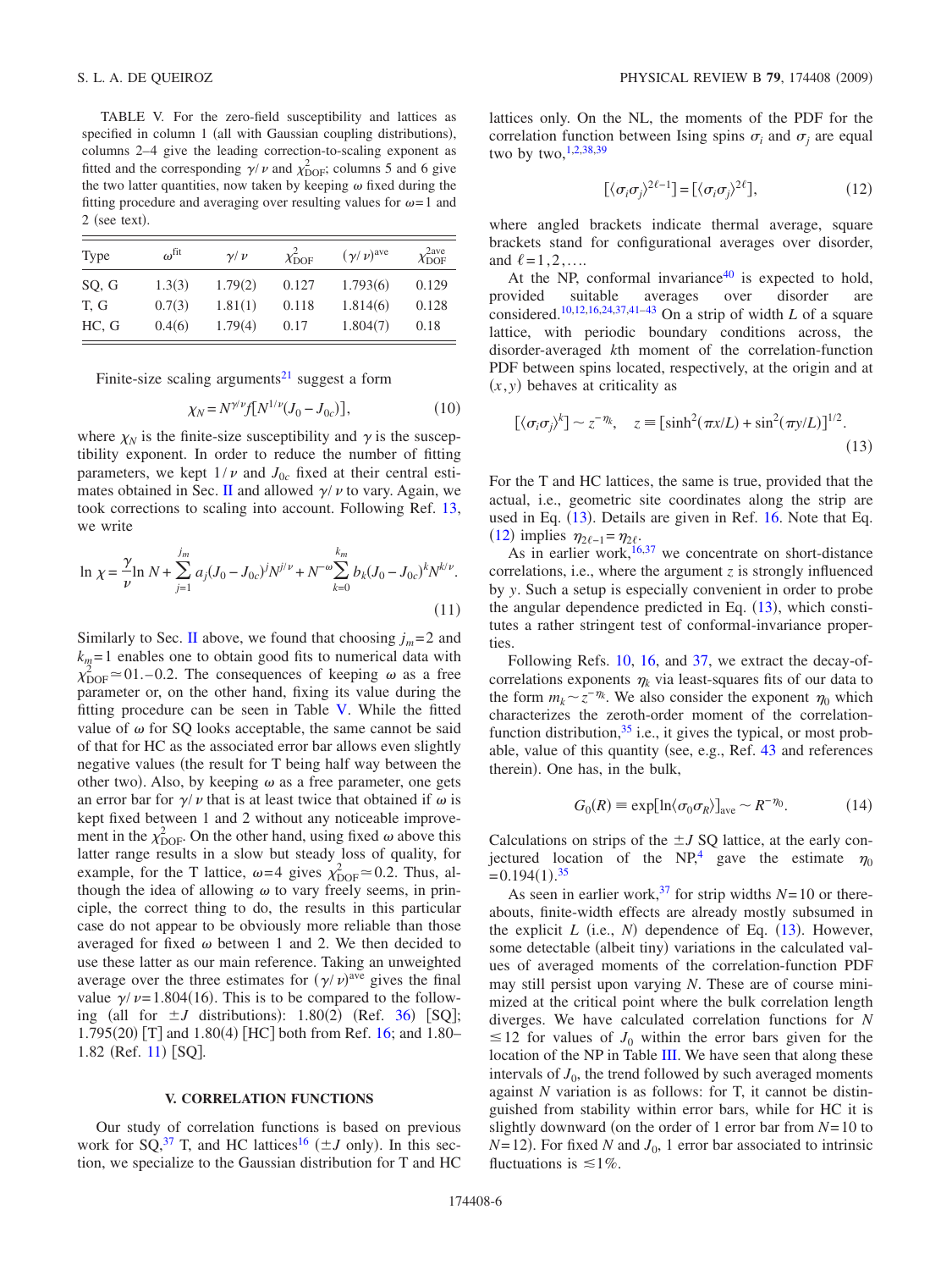<span id="page-6-0"></span>TABLE VI. Estimates of exponents  $\eta_k$  from least-squares fits of averaged moments of correlationfunction distributions to the form  $m_k \sim z^{-\eta_k}$  for *z* defined in Eq. ([13](#page-5-2)). For columns 2 and 3 (this work), central estimates and error bars reflect averages between results for *N*= 10 and 12 as well as variations from scanning  $J_0$  along the error bars for locations of NP given in Table [III.](#page-3-1) Columns  $4-6$  quote existing data for comparison. For SQ, all results are for  $\pm J$  coupling distribution, unless otherwise noted.

| $\boldsymbol{k}$                                         | T(G)     | HC(G)    | T $(\pm J)$ <sup>a</sup> | HC $(\pm J)^a$ | SQ                               |
|----------------------------------------------------------|----------|----------|--------------------------|----------------|----------------------------------|
| $\overline{0}$                                           | 0.185(3) | 0.184(3) |                          |                | $0.194(1)$ <sup>b</sup>          |
| $\mathbf{1}$                                             | 0.178(2) | 0.178(2) | 0.181(1)                 | 0.181(1)       | $0.1854(17)^c$                   |
|                                                          |          |          |                          |                | $0.1854(19)^{d}$                 |
|                                                          |          |          |                          |                | $0.183(3)^e$                     |
|                                                          |          |          |                          |                | $0.1848(3)$ <sup>f</sup>         |
|                                                          |          |          |                          |                | $0.1818(2)$ [G] <sup>f</sup>     |
|                                                          |          |          |                          |                | $0.180(5)^{g}$                   |
| 3                                                        | 0.250(2) | 0.252(2) | 0.251(1)                 | 0.252(1)       | $0.2556(20)^c$                   |
|                                                          |          |          |                          |                | $0.2561(26)$ <sup>d</sup>        |
|                                                          |          |          |                          |                | $0.253(3)^e$                     |
|                                                          |          |          |                          |                | $0.2552(9)^{f}$                  |
|                                                          |          |          |                          |                | 0.2559(2)<br>$\lceil G \rceil^f$ |
| 5                                                        | 0.296(2) | 0.300(5) | 0.297(2)                 | 0.296(2)       | $0.300(2)^{c}$                   |
|                                                          |          |          |                          |                | 0.3015(30) <sup>d</sup>          |
|                                                          |          |          |                          |                | $0.3004(13)^f$                   |
|                                                          |          |          |                          |                | $0.3041(2)$ [G] <sup>f</sup>     |
| $\overline{7}$                                           | 0.331(4) | 0.336(6) | 0.330(2)                 | 0.329(3)       | $0.334(3)^{c}$                   |
|                                                          |          |          |                          |                | $0.3354(34)$ <sup>d</sup>        |
|                                                          |          |          |                          |                | $0.3341(16)$ <sup>f</sup>        |
|                                                          |          |          |                          |                | $0.3402(2)$ [G] <sup>f</sup>     |
| <sup>a</sup> Reference 16.<br><sup>e</sup> Reference 12. |          |          |                          |                |                                  |

f Reference [11.](#page-8-10) gReference [13.](#page-8-12)

b Reference [35.](#page-8-33)

c Reference [37.](#page-8-35)

dReference [10.](#page-8-9)

Table [VI](#page-6-0) gives numerical results of the fits for  $k=0$  and odd  $k > 1$  [we have also calculated even moments for  $k \ge 2$ and checked that Eq.  $(12)$  $(12)$  $(12)$  holds]. One sees that T and HC estimates are quite consistent with each other for all *k*. On the other hand, for  $k=0$ , 1, and 3 they fall slightly below their existing counterparts, given in columns 4, 5, and 6 of the table. For  $k=5$  and 7, as a consequence of generally wider error bars, all estimates are broadly compatible with one another.

Physically, obtaining (via least-squares fits) a smaller [larger] than expected value for the decay-of-correlations exponent would indicate that it is being evaluated inside the ordered [paramagnetic] phase instead of right at the critical point.

Applying these ideas to the  $k=0$  case, we recall that the result of Ref. [35](#page-8-33) for SQ,  $\pm J$  was calculated at the originally conjectured position of the NP[.4](#page-8-4) By now, it seems well established that this point is in the disordered phase (see Table  $\overline{II}$  $\overline{II}$  $\overline{II}$ ). Therefore, the value of Ref. [35](#page-8-33) should be taken as an upper bound, which is obeyed by our present estimates.

For  $k=1$  and 3, one might use the same argument as above to argue that the result of Ref. [37](#page-8-35) is too large as it was calculated at the same point as that of Ref. [35.](#page-8-33) On the other hand, this cannot be said of the additional estimates quoted in the table, all of which are also larger than ours (though in some cases the respective error bars overlap or at least touch each other). Using the reasoning described above, one would infer that for T and HC with Gaussian distribution, the ranges of locations for the NP given in Table [III](#page-3-1) are in fact both inside the ordered phase. Since these latter, in their turn, put the conjectured NP position also inside the ordered phase, the final conclusion would be that the actual location of the NP differs from the conjecture by an amount larger than predicted by domain-wall scaling:  $J_{0c}^{\text{real}} < J_{0c}^{\text{DW}} < J_{0c}^{\text{conj}}$ . The slight downward trend against increasing *N*, reported above for HC, would be consistent with this scenario. However, we have not seen a similar trend for T.

One should also note that all the discrepancies remarked upon are rather small: the single worst case, as regards central estimates, is that of the present result  $\eta_1 = 0.178$  against  $\eta_1 = 0.1854, \frac{10,37}{9}$  $\eta_1 = 0.1854, \frac{10,37}{9}$  $\eta_1 = 0.1854, \frac{10,37}{9}$  amounting to 4%, or  $\approx$  3.5 times the respective error bar. Given that the quoted values (especially those for the associated uncertainties) are likely to depend on details of the respective fitting procedures, the resulting picture looks mixed.

In conclusion, existing evidence does not seem strong enough to state that our estimates from Sec. [II](#page-1-2) for the location of the NP on T and HC lattices (Gaussian distribution) are definitely inside the ordered phase.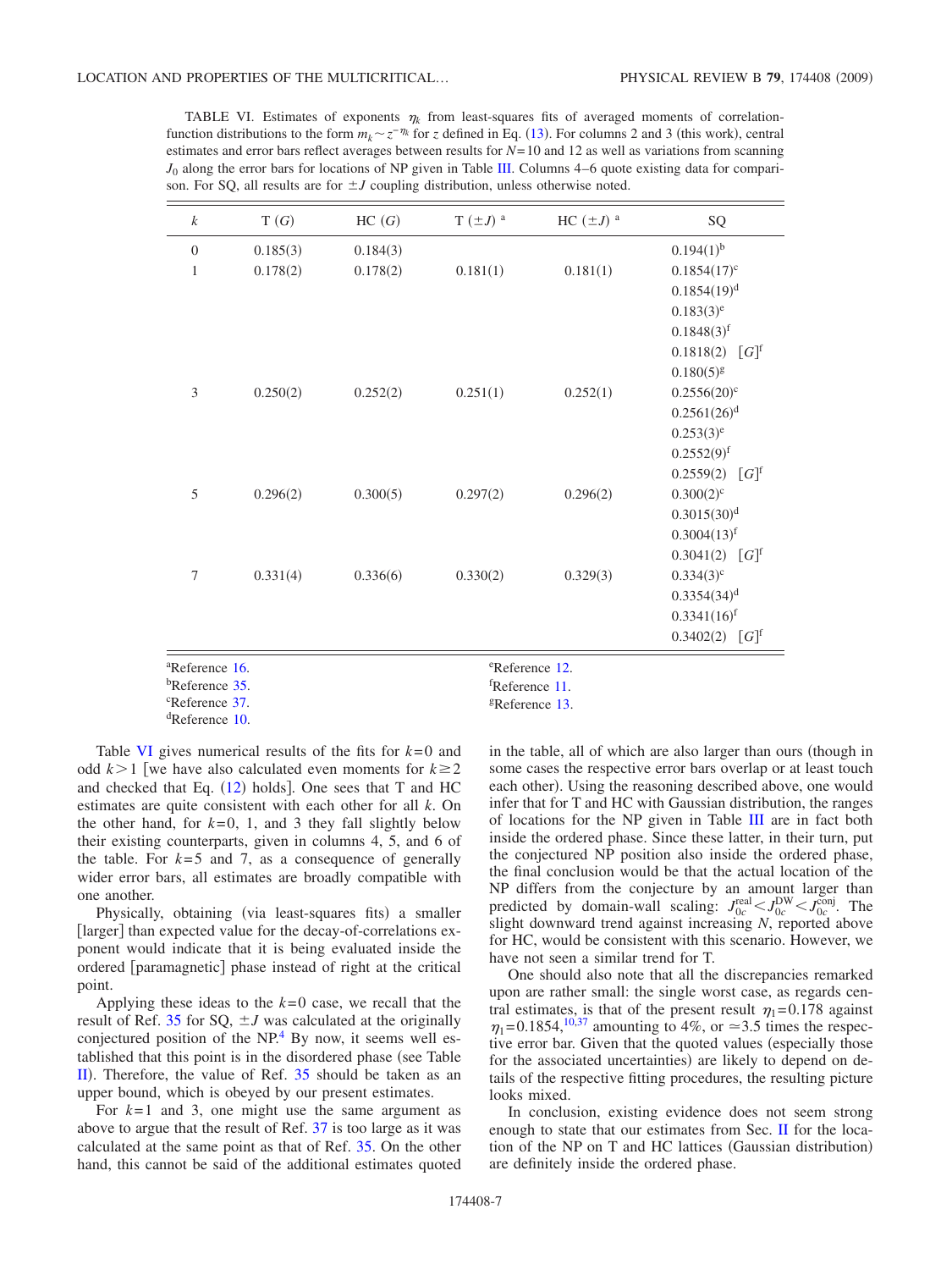## **VI. DISCUSSION AND CONCLUSIONS**

<span id="page-7-0"></span>We have used domain-wall scaling techniques in Sec. [II](#page-1-2) to determine the location of the Nishimori point of Ising spin glasses. In the analysis of our data we allowed for the existence of corrections to scaling [see Eqs.  $(6)$  $(6)$  $(6)$  and  $(7)$  $(7)$  $(7)$ ].

Results for the SQ lattice,  $\pm J$  distribution, show that such corrections play a crucial role in the finite-size scaling of domain-wall energies. Indeed, when they are taken into account, the estimated position of the NP is  $p_c = 0.890\,65(20)$  in excellent agreement with recent and very accurate numerical work.<sup>[11](#page-8-10)[,13](#page-8-12)</sup> One can see from the two last columns of Table [III](#page-3-1) that if corrections to scaling are ignored, the value of  $p_c$ which minimizes the  $\chi_{\text{DOF}}^2$  (though at a level  $\sim$  30 times that obtained when corrections are incorporated) is instead  $p_c$  $= 0.889 8(1)$ , very close to the original conjecture and incompatible with the above-mentioned body of numerical evidence. In retrospect, one sees that the domain-wall scaling result of Ref. [16](#page-8-16) for this case, namely,  $p_c = 0.890\ 0(5)$  essentially suffers from the effect of ignoring corrections to scaling [though even so it still picks out the correct exponent,  $1/\nu = 1.45(8)$  (Ref. [16](#page-8-16))].

Going over to SQ, Gaussian, domain-wall scaling for strips of widths  $4 \le N \le 14$  sites gives  $J_{0c} = 1.01933(4)$  lower than both the conjecture (original and improved) and the result of Ref. [11,](#page-8-10)  $J_{0c} = 1.02098(4)$ . In that reference, the mapping of the spin problem to a network model (described in Ref. [12](#page-8-11)) enabled the authors to reach significantly larger lattice sizes than here. The result just quoted was obtained by extrapolation of  $11 \le N \le 24$  crossing-point data without explicit account of corrections to scaling (which, as those authors show, do produce a trend reversal around  $N=8$  and are expected to have negligible effect for the large widths used in the extrapolation). It may be that our own data fail to incorporate an underlying trend which only comes about for larger systems. Nevertheless, the stability of our results for this particular case is remarkable as pointed out in the initial discussion of Table [III.](#page-3-1)

Our results for T and HC,  $\pm J$  distribution, are marginally compatible with, but more accurate than, the earlier ones of Ref. [16;](#page-8-16) though for T they are also broadly compatible with the conjecture in both original and improved versions, our estimate for HC in Table [III](#page-3-1) lies at least 2 error bars away from the conjecture. For T and HC, Gaussian distribution, in both cases the discrepancy between our results and the conjecture is again on the order of 2 error bars. Consequently, as shown in Eq.  $(8)$  $(8)$  $(8)$ , we predict the duality-based conjecture of Eq. ([4](#page-1-0)) to be narrowly missed, for both  $\pm J$  and Gaussian cases, though on opposite sides of the hypothesized equality.

As regards the exponent  $\nu$  and critical amplitude  $\eta$  [see Eq.  $(5)$  $(5)$  $(5)$ ] which are also estimated via domain-wall scaling, we have found no evidence of nonuniversal, lattice, or disorder distribution-dependent behavior. Therefore, from unweighted averages over all six cases studied, we quote  $\nu$  $= 1.53(4)$  and  $\eta = 0.690(6)$ . Both are in very good agreement with existing numerical results (see the end of Sec. [II](#page-1-2) for detailed comparisons).

The conformal anomaly values calculated in Sec. [III](#page-4-0) are in good agreement among themselves and with previous estimates.<sup>10,[11,](#page-8-10)[35](#page-8-33)</sup> Our fits for the nonuniversal coefficient  $d$  of the fourth-order correction to the critical free energy suggest that  $d \equiv 0$  for T and HC lattices (while definitely  $d \neq 0$  for SQ). This would be similar to the lattice-dependent structure of corrections for pure Ising systems[.28](#page-8-26) An unweighted average of values from Table [IV](#page-4-5) using results of fits with *d*  $\neq$  0 for SQ and with  $d \equiv 0$  for T and HC) gives  $c = 0.461(5)$ .

In Sec. [IV](#page-4-1) we evaluated uniform zero-field susceptibilities by direct numerical differentiation of the free energy against external field. Only Gaussian distributions were considered for SQ, T, and HC. Though our results show some latticedependent spread, the error bars for  $(\gamma/\nu)^{ave}$  still overlap in pairs. It is known that susceptibility calculations are prone to larger fluctuations than, e.g., domain-wall energy ones. $^{11}$  In the Monte Carlo simulations of Ref. [13,](#page-8-12) this effect was reduced by considering the quantity  $\chi/\xi^2$  (where  $\xi$  is the finitesize correlation length), which behaves more smoothly than  $\chi$  on its own. Our final estimate (averaged over results for all three lattices),  $\gamma/\nu = 1.804(16)$ , compares favorably (albeit somewhat close to marginally) with the corresponding one from Ref. [13,](#page-8-12)  $\gamma / \nu = 1.820(5)$ .

Finally, in Sec. [V](#page-5-0) we applied conformal-invariance concepts to the statistics of spin-spin correlation functions, extracting the associated multifractal scaling exponents[.10–](#page-8-9)[12](#page-8-11)[,24](#page-8-24) We only examined T and HC lattices for Gaussian coupling distributions. The overall picture summarized in Table [VI](#page-6-0) points toward universality of the exponents  $\{\eta_k\}$ , though some small discrepancies remain. The case  $k=1$  is especially relevant, on account of its connection with the uniform susceptibility via the scaling relation  $\gamma/\nu=2-\eta_1$ . While our result  $\eta_1 = 0.178(2)$  is somewhat lower than existing data from direct calculations of correlation functions, it gives  $\gamma/\nu$  $= 1.822(2)$  when inserted in the scaling relation. This agrees very well with the above-quoted estimate,  $\frac{13}{7} \gamma / \nu = 1.820(5)$ .

In summary, we have produced estimates of the location of the NP on SQ, T, and HC lattices, and for  $\pm J$  and Gaussian coupling distributions. Though these are consistent with existing conjectures for SQ and T (both  $\pm J$ ), they appear to exclude the respective conjectured values for the remaining cases. However, the discrepancies are very small, amounting to 0.2% in the worst case (SQ, Gaussian). Furthermore, we have assessed several critical quantities (amplitudes and exponents) and found an overall picture consistent with universality as regards lattice structure and disorder distribution.

#### **ACKNOWLEDGMENTS**

The author thanks Hidetoshi Nishimori, Marco Picco, Andrea Pelissetto, Francesco Parisen Toldin, and Masayuki Ohzeki for many enlightening discussions. This research was partially supported by the Brazilian agencies CNPq under Grant No. 30.6302/2006-3, FAPERJ under Grants No. E26– 100.604/2007 and No. E26–110.300/2007, CAPES, and Instituto do Milênio de Nanotecnologia–CNPq.